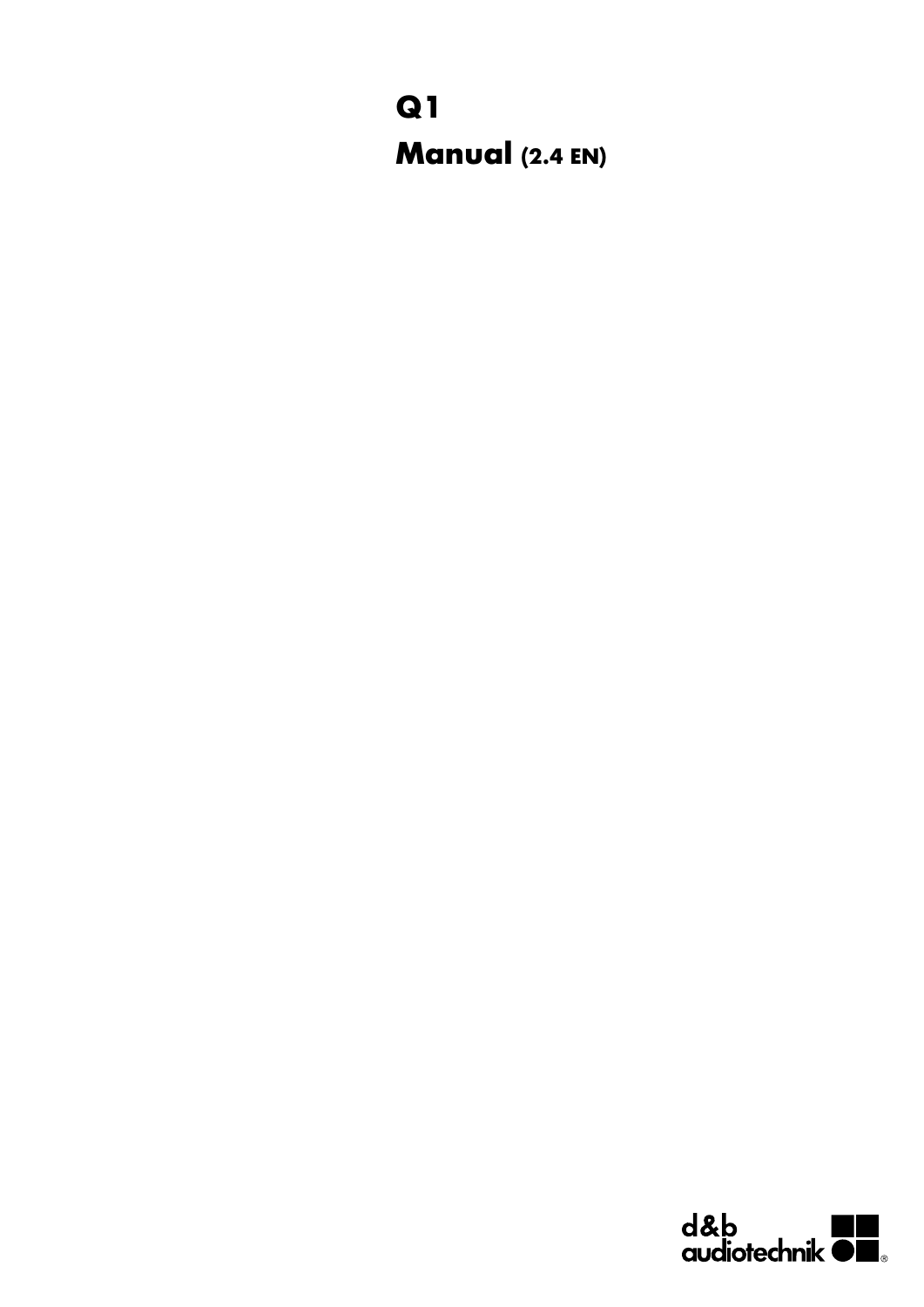**Symbols on the equipment**



**Please refer to the information in the operating manual.**

**WARNING! Dangerous voltage!**

| <b>Contents</b>             |  |
|-----------------------------|--|
|                             |  |
|                             |  |
|                             |  |
| Q-Series rigging components |  |
|                             |  |
|                             |  |
|                             |  |
|                             |  |
|                             |  |
|                             |  |
|                             |  |
|                             |  |

#### **General Information**

Q1 Manual

Version 2.4 EN, 10/2017, D2040.EN .02

Copyright © 2017 by d&b audiotechnik GmbH; all rights reserved.

Keep this manual with the product or in a safe place so that it is available for future reference.

When reselling this product, hand over this manual to the new customer.

If you supply d&b products, please draw the attention of your customers to this manual. Enclose the relevant manuals with the systems. If you require additional manuals for this purpose, you can order them from d&b.

d&b audiotechnik GmbH Eugen-Adolff-Strasse 134, D-71522 Backnang, Germany Telephone +49-7191-9669-0, Fax +49-7191-95 00 00 E-mail: docadmin@dbaudio.com, Internet: www.dbaudio.com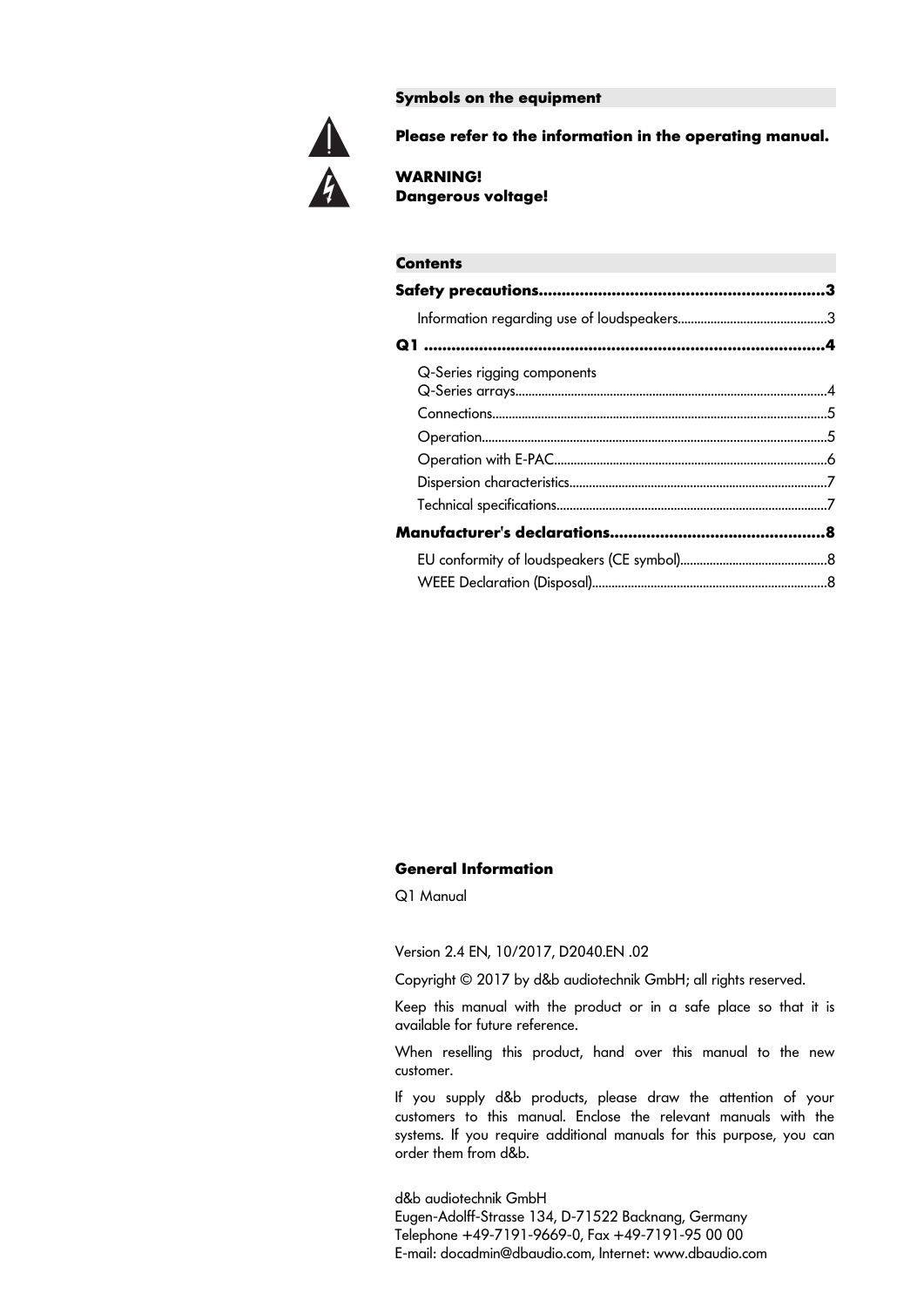

#### **Information regarding use of loudspeakers**

**WARNING!** Never stand in the immediate vicinity of loudspeakers driven at a high level. Professional loudspeaker systems are capable of causing a sound pressure level detrimental to human health. Seemingly non-critical sound levels (from approx. 95 dB-SPL) can cause hearing damage if people are exposed to it over a long period.

> In order to prevent accidents when deploying loudspeakers on the ground or when flown, please take note of the following:

> When setting up the loudspeakers or loudspeaker stands, make sure they are standing on a firm surface. If you place several systems on top of one another, use straps to secure them against movement.

> Only use accessories which have been tested and approved by d&b for assembly and mobile deployment. Pay attention to the correct application and maximum load capacity of the accessories as detailed in our specific "Mounting instructions" or in our "Flying system and Rigging manuals".

> Ensure that all additional hardware, fixings and fasteners used for installation or mobile deployment are of an appropriate size and load safety factor. Pay attention to the manufacturers' instructions and to the relevant safety guidelines.

> Regularly check the loudspeaker housings and accessories for visible signs of wear and tear, and replace them when necessary.

Regularly check all load bearing bolts in the mounting devices.

**CAUTION!** Loudspeakers produce a static magnetic field even if they are not connected or are not in use. Therefore make sure when erecting and transporting loudspeakers that they are nowhere near equipment and objects which may be impaired or damaged by an external magnetic field. Generally speaking, a distance of 0.5 m (1.5 ft) from magnetic data carriers (floppy disks, audio and video tapes, bank cards, etc.) is sufficient; a distance of more than 1 m (3 ft) may be necessary with computer and video monitors.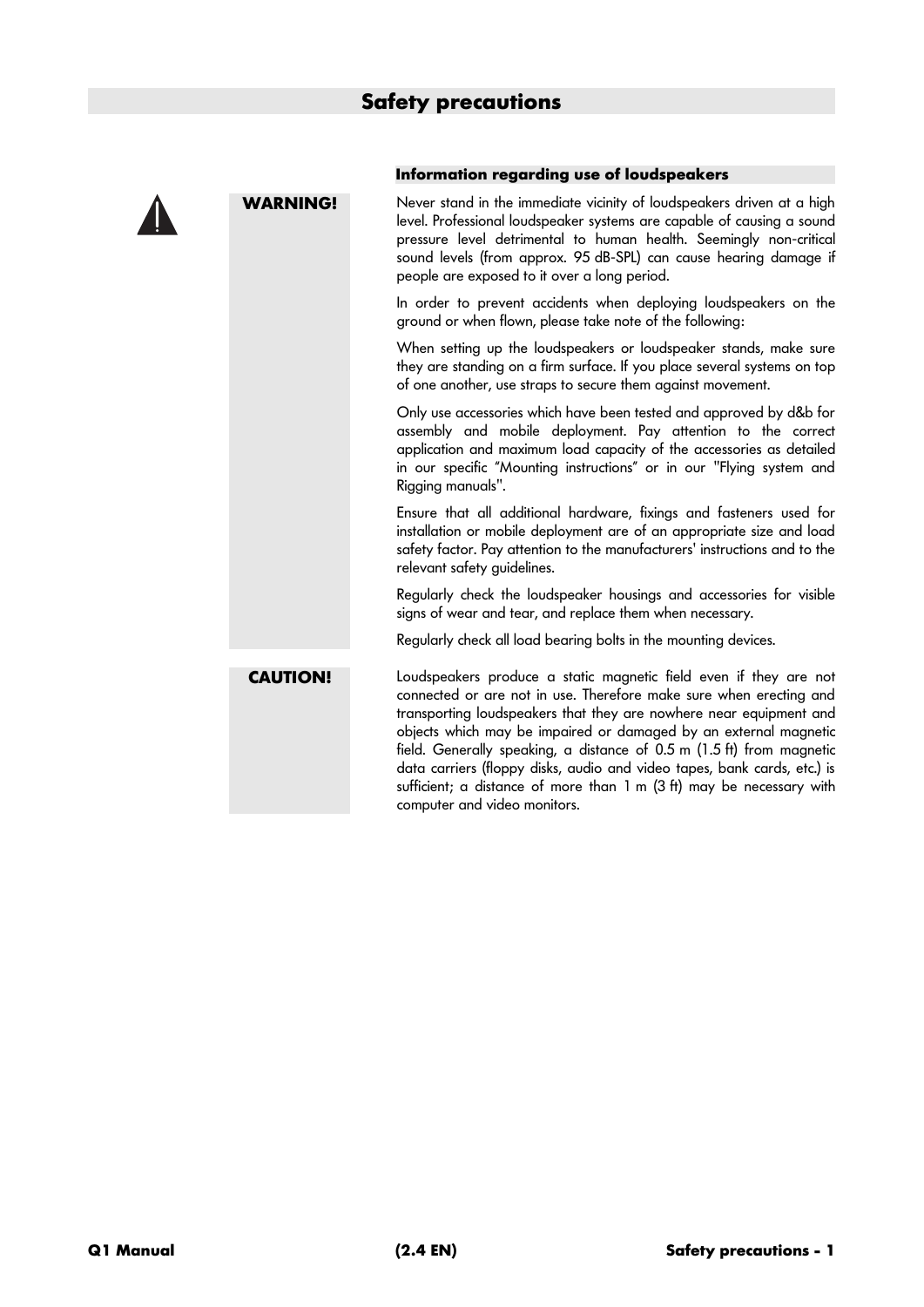

**Fig. 1: Q1 loudspeaker**

The Q1 is the Q-Series line array loudspeaker. It is used in vertical columns giving a 75° constant directivity dispersion pattern in the horizontal plane. The Q1 cabinet is a passive two-way design that houses 2 x 10" LF drivers and a 1.3" HF compression driver with a toroidal wave shaping device and a passive crossover network. Its frequency response extends from 60 Hz to above 17 kHz. The two 10" neodymium LF drivers are positioned in a dipolar arrangement providing an exceptional dispersion control even at lower frequencies, with the 75° nominal dispersion angle being maintained down to 400 Hz.

The Q1 cabinet is constructed from marine plywood and has an impact resistant paint finish. The front of the loudspeaker cabinet is protected by a rigid metal grill covered with a replaceable acoustically transparent foam. The side panels incorporate a pair of handles.

The Q1 cabinet is fitted with three types of rigging devices:

- Eight sockets in the front grill and rear edge bar that accept the Z5153 Locking pins 8 mm to connect the array links.
- A quick lock adapter plate on one side of the cabinet that accepts Z5156 Q Flying adapter.
- Five sockets that accept the Z5048 Flying pin 10 mm to support single cabinets and to secure the aiming of an array.

#### **Q-Series rigging components Q-Series arrays**

A detailed description of the Q-Series rigging components is given in the Q-Series Rigging manual which is provided with the Z5159 Q Flying frame and the Z5156 Q Flying adapter.

A detailed description of planning and designing Q arrays is given in the technical information "TI 385 J, Q and T-Series system design, d&b ArrayCalc" which is also provided with the Z5159 Q Flying frame and Z5156 Q Flying adapter.

The d&b ArrayCalc array calculator can be downloaded from the d&b website at [www.dbaudio.com](http://www.dbaudio.com/).

#### **Z5154 Q Rigging set**

The Z5154 Q Rigging set is supplied with the Q1 loudspeaker. One set is required for each Q1 cabinet within a vertical array. The rigging set includes the following components:

- 2 x Z5151 Q Splay link **[a]**
- 2 x Z5152 Q Front link **[b]**
- 8 x Z5153 Locking pins 8 mm (linked in pairs with a steel wire) **[c]**



**Fig. 2: Z5154 Q Rigging set**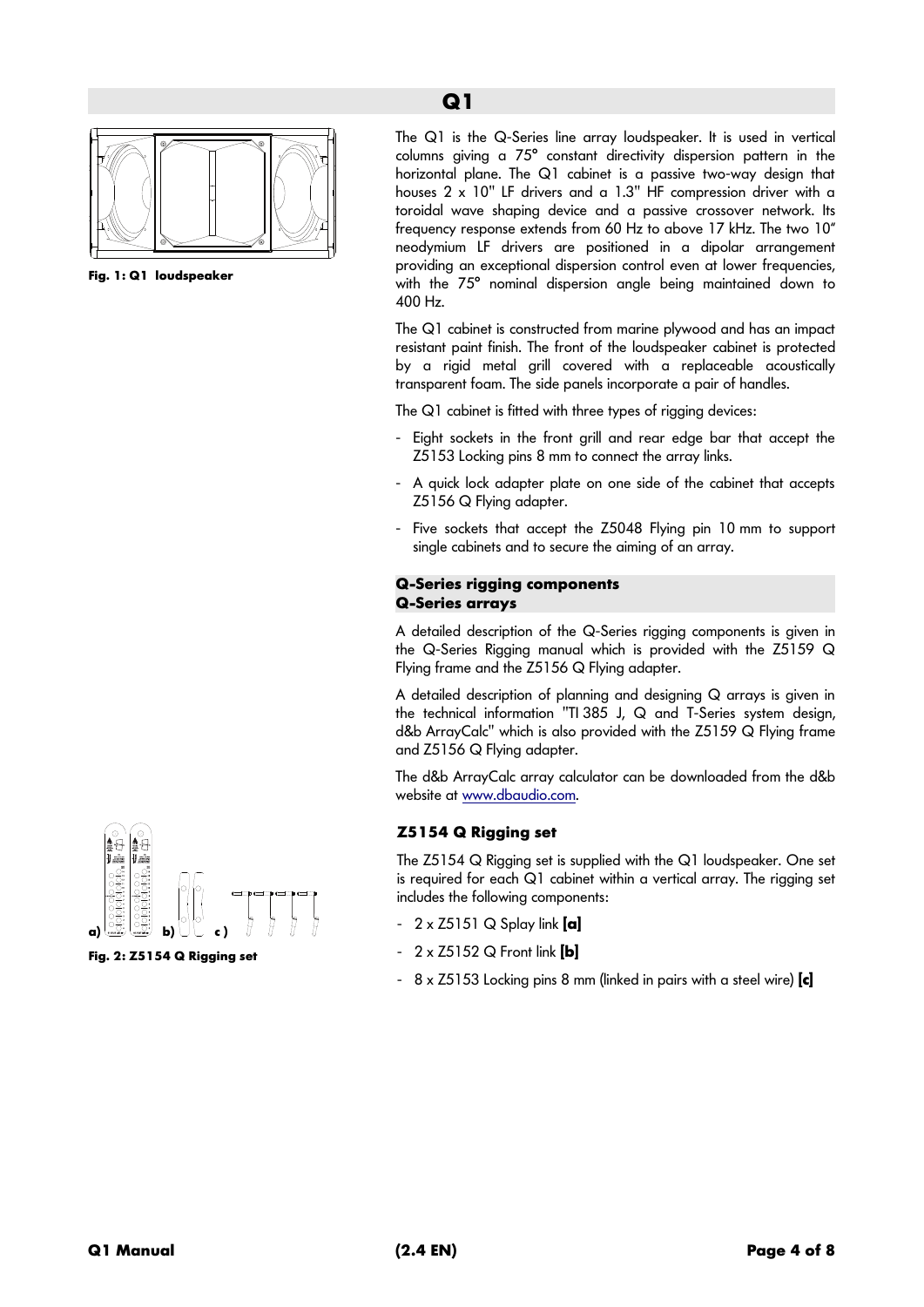

**Fig. 3: Connector wiring**

#### **Connections**

The Q1 cabinet is fitted with a pair of EP5 connectors. All five pins of both connectors are wired in parallel. The Q1 uses the pin assignments 1/2. Pins 3/4 and 5 are designated to Q-SUB active subwoofers, where pin 5 is used for SenseDrive (only available when using a D12 amplifier and 5-wire cabling). Using the male connector as the input, the female connector allows for direct connection to additional loudspeakers.

The Q1 can be supplied with NL4 output connectors as an option. Pin equivalents of EP5 and NL4 connectors are listed in the table below.

| EP5 |  |          |      |
|-----|--|----------|------|
| NL4 |  | <u>.</u> | n.a. |

#### **Operation**

#### **NOTICE!**

Only operate d&b loudspeakers with a correctly configured d&b amplifier, otherwise there is a risk of damaging the loudspeaker components.

#### **Applicable d&b amplifiers:**

D80/D20/D12/D6/10D/30D.

| Application | <b>Setup</b> | <b>Cabinets per channel</b> |
|-------------|--------------|-----------------------------|
|             | Q1 / Q1 Line |                             |

For applicable d&b amplifiers the setups are available in Dual Channel or Mix TOP/SUB mode.

#### **"Q1" setup**

The Q1 setup (standard configuration) is used for Q1 loudspeakers in small arrays of up to 4 cabinets and in curved sections of larger arrays. With more than two consecutive splay settings of  $0^{\circ}$ ,  $1^{\circ}$  or  $2^{\circ}$  the "Line" configuration should be used for the respective cabinets.

#### **"Q1 Line" setup**

The "Line" configuration is used for groups of four or more Q1 loudspeakers which are coupled to form a straight long throw array section where the splay angles to adjacent cabinets are 0°, 1° or 2°. Compared to the standard configuration the mid/-high range is reduced to compensate for the extended near field.

The transition from "Q1 Line" to "Q1" configuration within the array is made according to the splay progression but may allow for certain deviations due to the paired wiring of the cabinets.

#### **Controller settings**

For acoustic adjustment the functions CUT, HFC and CPL can be selected.

#### **CUT circuit**

Set to CUT, the Q1 low frequency level is reduced. The Q1 is now configured for use with the Q-SUB or d&b C-Series subwoofers.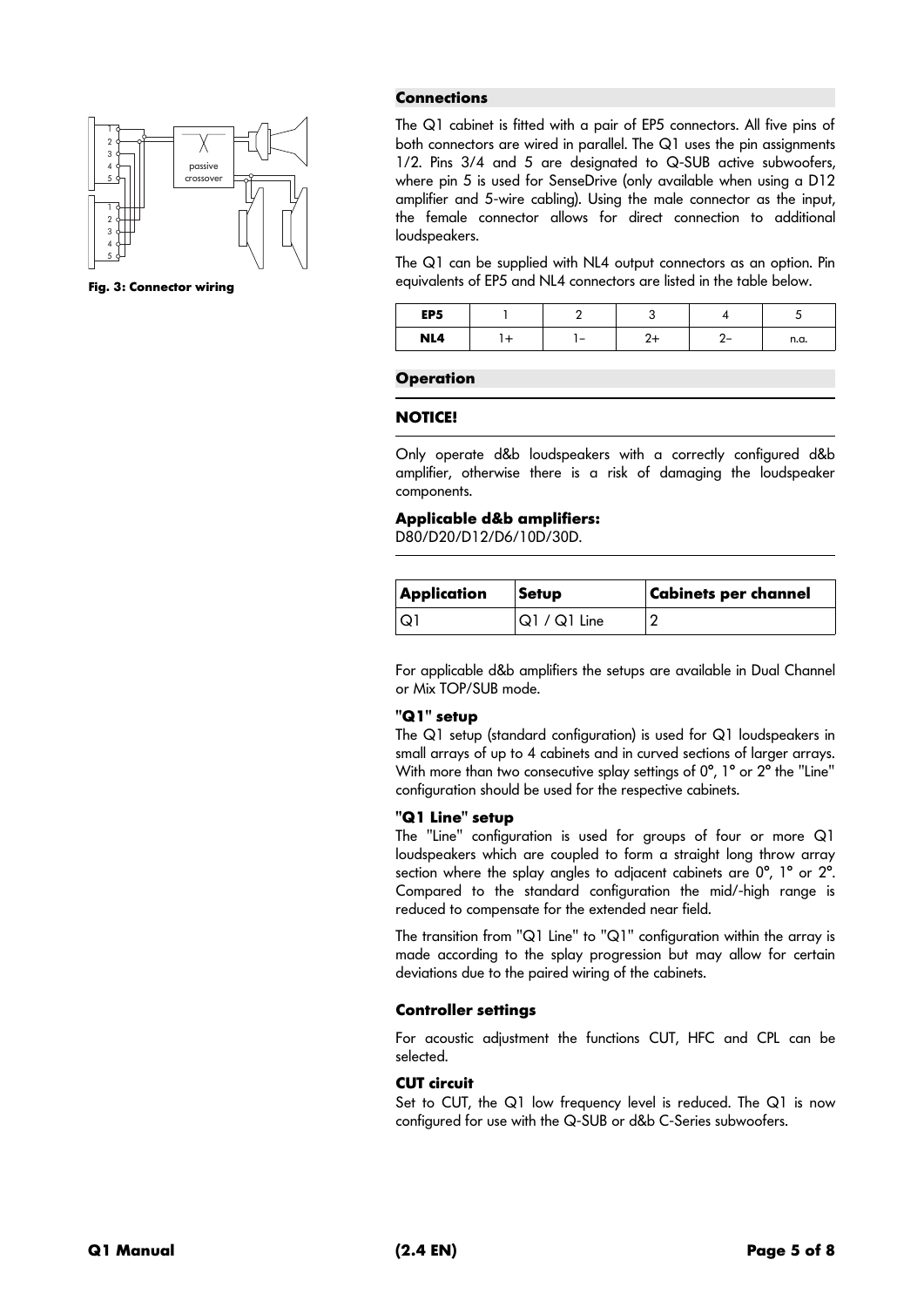

**Fig. 4: Frequency response correction of HFC circuit** 



**Fig. 5: Frequency response correction of CPL circuit**

#### **HFC circuit**

Selecting the HFC (High Frequency Compensation) circuit compensates for loss of high frequency energy due to absorption in air when loudspeakers are used to cover far field listening positions.

The HFC circuit should be used selectively, only for those cabinets covering distances larger than 30 m (100 ft). This guarantees the correct sound balance between close and remote audience areas, whilst all amplifiers driving the array can be fed with the same signal.

#### **CPL circuit**

The CPL (Coupling) circuit compensates for coupling effects between the cabinets; these effects increase as the length of the line array is extended. CPL begins gradually at 1 kHz, with the maximum attenuation below 400 Hz, providing a balanced frequency response when Q1 cabinets are used in arrays of four or more. The function of the CPL circuit is shown in the diagram opposite and can be set in dB attenuation values between –9 and 0, or a positive CPL value which creates an adjustable low frequency boost around 65 Hz (0 to +5 dB).

#### **Operation with E-PAC**

Selecting Q1 mode enables the E-PAC to drive one Q1 loudspeaker. LO IMP mode allows the E-PAC to drive two Q1 loudspeakers with a 6 dB reduction of input level to the speakers.

The CUT and CPL settings are available. The characteristics of the CUT and CPL settings are explained in the previous section "Operation with D6 or D12 - Controller settings".

The E-PAC CPL circuit creates a 3 dB attenuation corresponding with the – 3 dB curve shown in Fig. 5.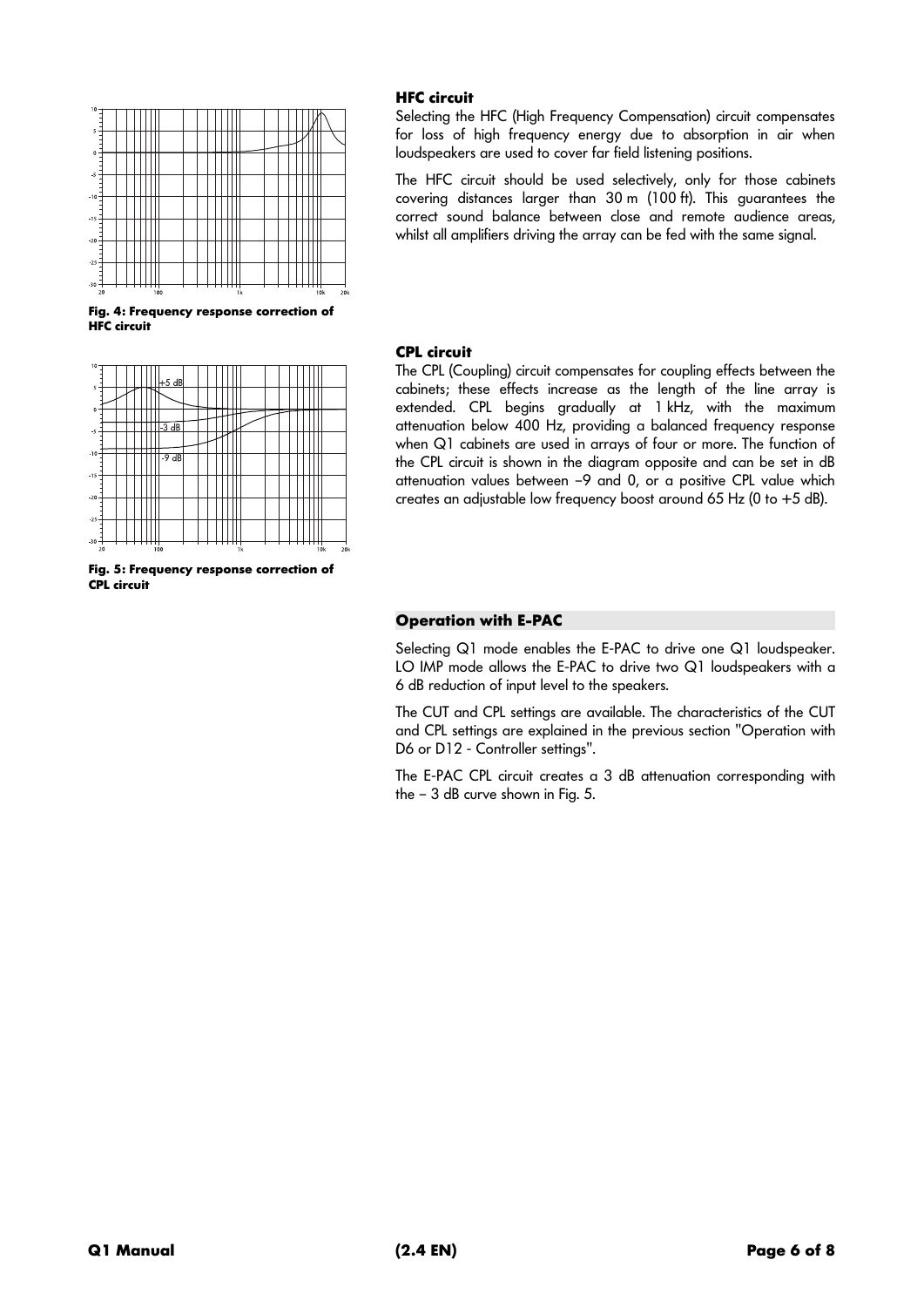#### **Dispersion characteristics**

The graphs below show dispersion angle over frequency of a single Q1 cabinet plotted using lines of equal sound pressure (isobars) at –6 dB and –12 dB. The nominal horizontal dispersion of 75° is maintained above 400 Hz.



**Fig. 6: Isobar diagram Q1 horizontal Fig. 7: Isobar diagram Q1 vertical**



#### **Technical specifications**

#### **Q1 System data**

| Max. sound pressure (single cabinet, 1 m, free field) with   |  |
|--------------------------------------------------------------|--|
|                                                              |  |
|                                                              |  |
| (SPLmax peak, pink noise test signal with crest factor of 4) |  |

#### **Q1 loudspeaker**







**Fig. 9: Q1 cabinet dimensions in mm [inch]**

 $\mathbf{o}$ 

 $-10$  $-15$  $-20$  $\overline{a}$  $-30$